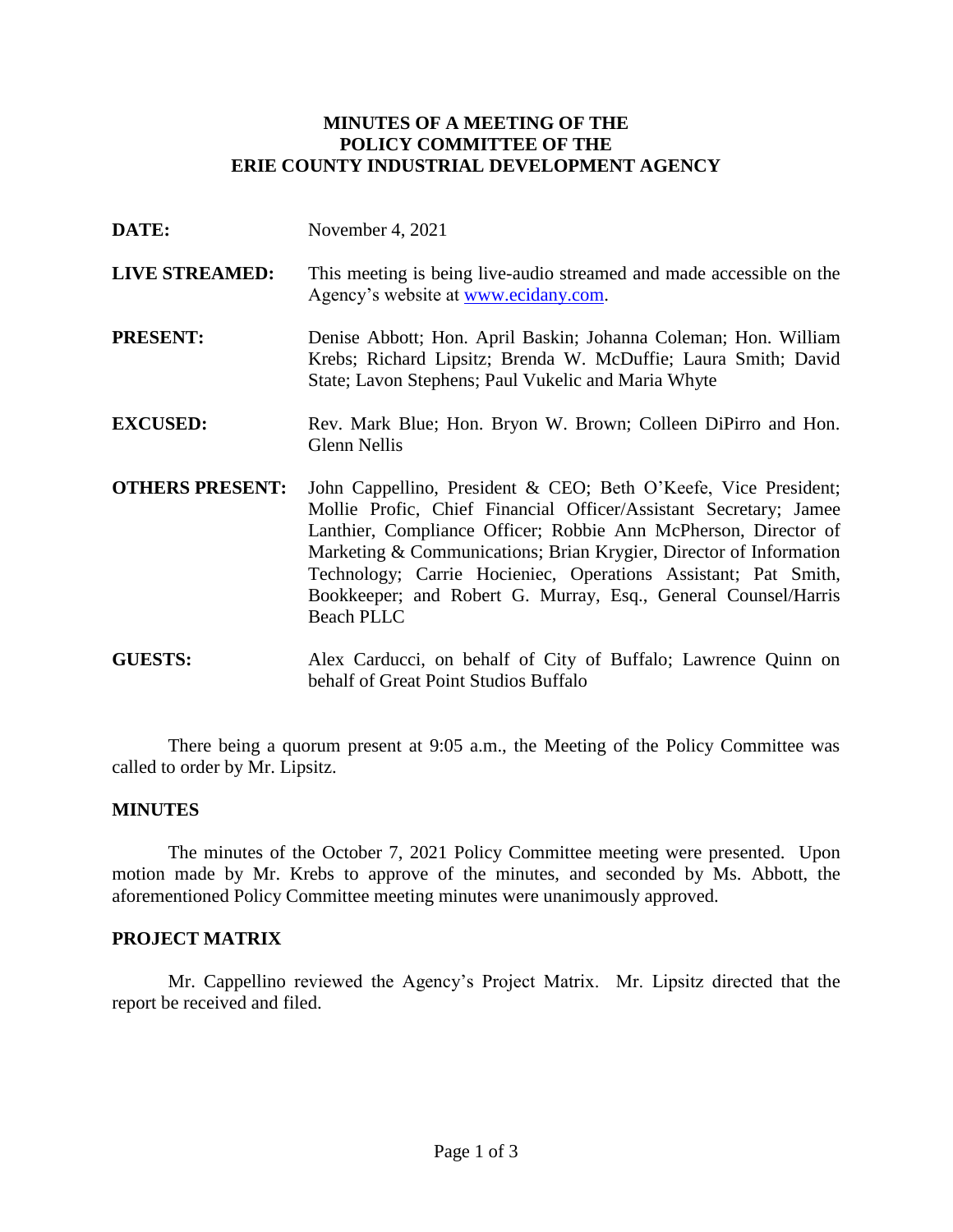### **PROJECT PRESENTATIONS**

Great Point Opportunity Fund B QOZB, LLC, 1155 Niagara Street, Buffalo, New York 14213. Ms. O'Keefe presented this proposed amendment to sales tax benefits and real property tax benefits project which was previously approved in August 2020.

At this point in time, Ms. McDuffie joined the meeting.

Ms. O'Keefe stated this amended project involves constructing of a modern studio complex to produce feature films, television movies and series, streaming shows and features as well as other forms of visual entertainment. The complex will provide full production capacity including three cutting edge high-bay studios: two at 5,000 sq. ft. and a large 20,000 sq. ft. studio, executive and general office space, multiple green rooms, a large set production facility, common rooms, cafeteria, truck docs and parking. The company will also add COVID-19 protections including medical testing improvements and install an Atmos Air monitoring system to filter active virus particles through a sophisticated ionization process attached to the building air handling equipment.

Ms. O'Keefe confirmed that Great Point Studios is seeking \$1.8 M in incentives including a PILOT and sales tax exemption. Total payroll over the 10 year term of the PILOT is projected at \$30 M for the direct and indirect jobs created including 103 construction jobs. The resulting cost benefit is 1:18 so for every \$1 of incentives the community benefit is \$18 in payroll & tax revenue.

Ms. Smith spoke in favor of the project. Ms. McDuffie and Mr. Krebs also spoke in favor of the project.

General discussion ensued.

Ms. O'Keefe stated that in exchange for providing the sales and use tax benefits and real property tax benefits, the approval of this project will be conditioned upon adherence to certain material terms and conditions with respect to the potential modification, termination and/or recapture of Financial Assistance for failure to meet and maintain the commitments and thresholds as described below, submit, on an annual basis or as otherwise indicated below through the termination of the PILOT Agreement, a certification, as so required by the Agency, confirming:

| Condition | Term                                     | <b>Recapture Provision</b>                     |
|-----------|------------------------------------------|------------------------------------------------|
|           |                                          | Investment amount equal to or greater than 85% |
|           |                                          | of project amount.                             |
|           |                                          | Total Project Amount = $$20,931,998$           |
|           | Total Investment   At project completion | $85\% = $17,792,198$                           |

# **Draft Recapture Material Terms**